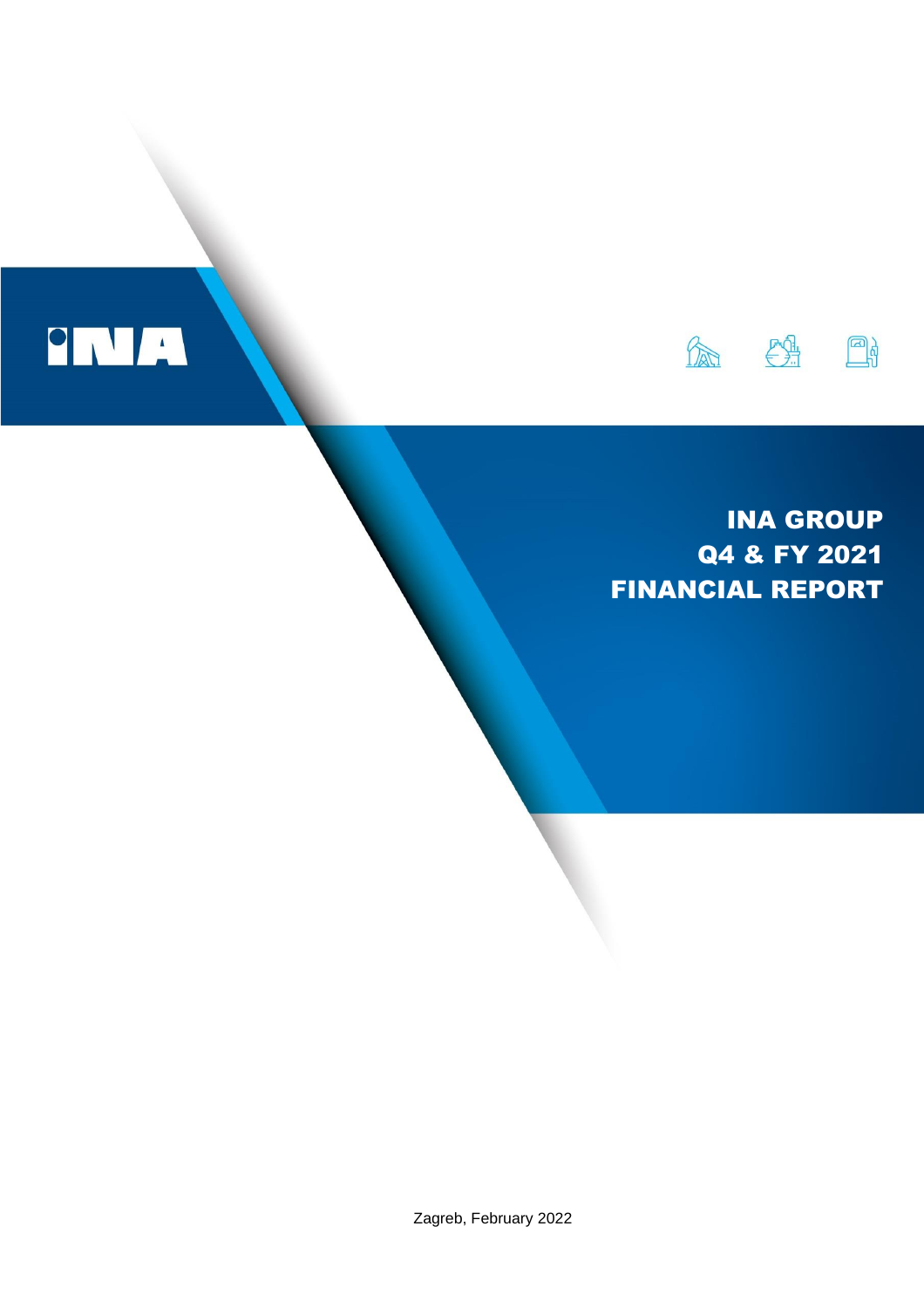

INA Group (ZB: INA-R-A; www.ina.hr) announced its Q4 and FY 2021 results. This report contains unaudited consolidated financial statements for the period ending 31 December 2021 as prepared by the Management in accordance Reporting Standards.

# **Contents**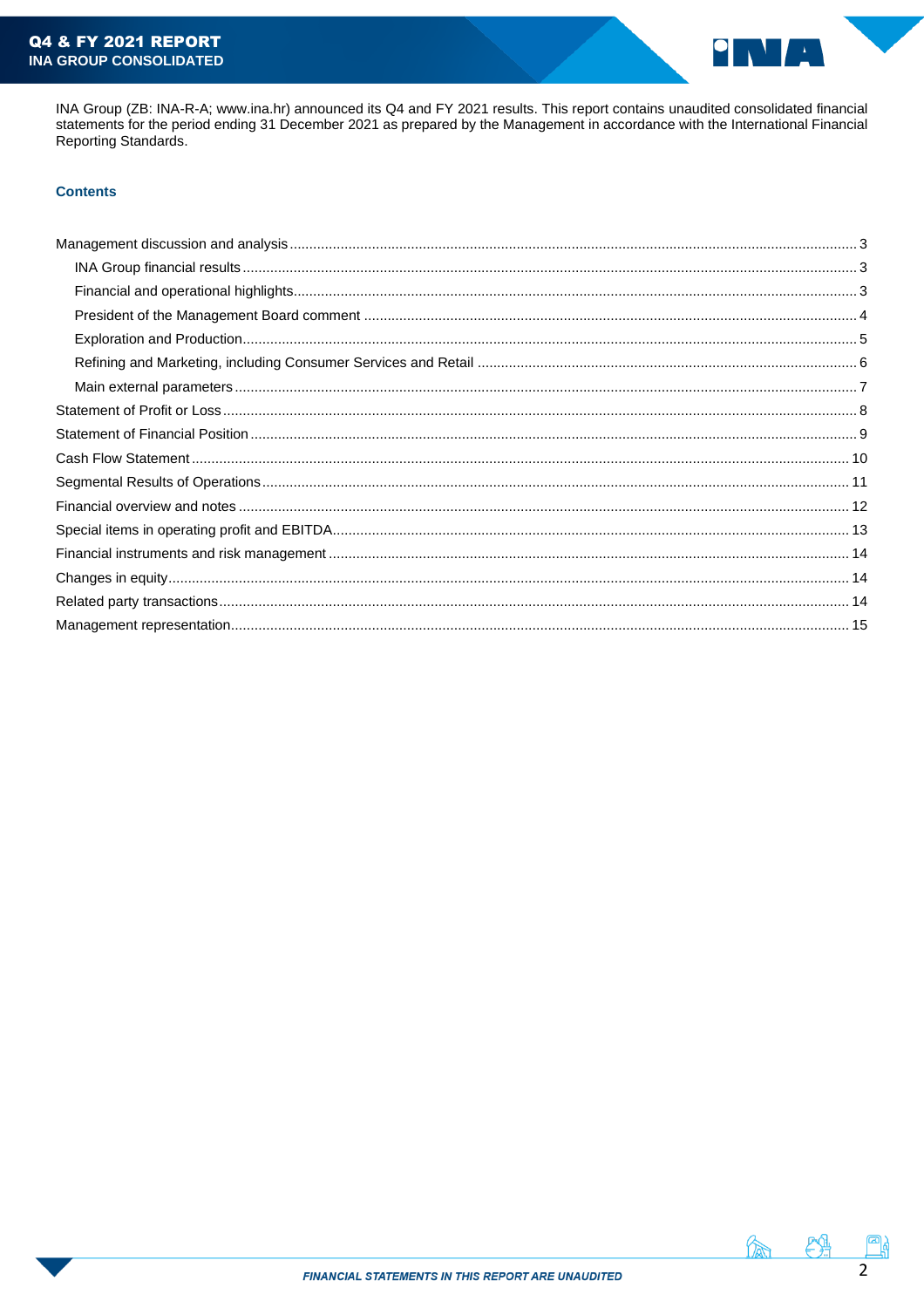

# <span id="page-2-1"></span><span id="page-2-0"></span>**Management discussion and analysis: INA Group financial results (IFRS)**

| Q4 2020 | Q4 2021  | <b>HRK</b> mln                                                     | 2020      | 2021      | $\overline{\frac{9}{6}}$ |
|---------|----------|--------------------------------------------------------------------|-----------|-----------|--------------------------|
|         |          |                                                                    |           |           |                          |
| 3,579   | 6,152    | Net sales revenues*                                                | 14,788    | 22,400    | 51                       |
| 521     | 974      | EBITDA <sup>(1)</sup>                                              | 991       | 3,315     | 235                      |
| 521     | 1,062    | EBITDA excl. special items <sup>(3)</sup>                          | 991       | 3,403     | 243                      |
| 462     | 920      | CCS EBITDA excl. special items <sup>(2)</sup>                      | 1,783     | 3,029     | 70                       |
| (108)   | 349      | Profit/(loss) from operations                                      | (1, 298)  | 1,502     | n.a.                     |
| 97      | 437      | Profit/(loss) from operations excl. special items (3)              | (798)     | 1,590     | n.a.                     |
| 38      | 295      | CCS Profit/(loss) from operations excl. special items              | (6)       | 1,216     | n.a.                     |
| (12)    | (34)     | Net (loss)/profit from financial activities                        | (68)      | 94        | n.a.                     |
| (83)    | 216      | Profit/(loss) for the period attributable to Owners of the Company | (1, 138)  | 1,312     | n.a.                     |
| 122     | 304      | Profit/(loss) for the period excl. special items (3)               | (638)     | 1,400     | n.a.                     |
| (70)    | 225      | Simplified Free Cash Flow (4)                                      | 501       | 1,431     | 186                      |
| 1,435   | 1,801    | Net operating cash flow                                            | 2,233     | 3,365     | 51                       |
|         |          | <b>Earnings per share</b>                                          |           |           |                          |
| (8.3)   | 21.6     | Basic and diluted gain/(loss) per share (HRK per share)            | (113.8)   | 131.2     | n.a.                     |
| 1,608   | 481      | Net debt                                                           | 1,608     | 481       | (70)                     |
| 14.7    | 4.3      | Net gearing (%)                                                    | 14.7      | 4.3       |                          |
| 532     | 695      | <b>CAPEX total</b>                                                 | 1,282     | 1,598     | 25                       |
| 494     | 631      | Domestic                                                           | 1,161     | 1,384     | 19                       |
| 38      | 64       | International                                                      | 121       | 214       | 77                       |
|         |          |                                                                    |           |           |                          |
| Q4 2020 | Q4 2021  | USD mln $(5)$                                                      | 2020      | 2021      | %                        |
|         |          |                                                                    |           |           |                          |
| 564     |          |                                                                    |           |           |                          |
|         | 937      | Net sales revenues*                                                | 2,242     | 3,516     | 57                       |
| 82      | 148      | EBITDA <sup>(1)</sup>                                              | 155       | 520       | 236                      |
| 82      | 162      | EBITDA excl. special items <sup>(3)</sup>                          | 155       | 533       | 244                      |
| 73      | 140      | CCS EBITDA excl. special items <sup>(2)</sup>                      | 271       | 475       | 75                       |
| (17)    | 53       | Profit/(loss) from operations                                      | (194)     | 236       | n.a.                     |
| 15      | 67       | Profit/(loss) from operations excl. special items (3)              | (116)     | 249       | n.a.                     |
| 6       | 45       | CCS Profit/(loss) from operations excl. special items              | 1         | 191       | n.a.                     |
| (2)     | (5)      | Net (loss)/profit from financial activities                        | (10)      | 15        | n.a.                     |
| (13)    | 33       | Profit/(loss) for the period attributable to Owners of the Company | (169)     | 207       | n.a.                     |
| 19      | 46       | Profit/(loss) for the period excl. special items (3)               | (91)      | 220       | n.a.                     |
| (11)    | 34       | Simplified Free Cash Flow (4)                                      | 76        | 225       | 198                      |
| 226     | 274      | Net operating cash flow                                            | 344       | 523       | 52                       |
|         |          | <b>Earnings per share</b>                                          |           |           |                          |
| (1.3)   | 3.3      | Basic and diluted gain/(loss) per share (USD per share)            | (16.9)    | 20.7      | n.a.                     |
| 262     | 72       | Net debt                                                           | 262       | 72        | (72)                     |
| 84      | 106      | <b>CAPEX total</b>                                                 | 196       | 249       | 28                       |
| 78<br>6 | 96<br>10 | Domestic<br>International                                          | 177<br>18 | 216<br>34 | 22<br>83                 |

*\* Related to Revenue from contracts with customers*

*(1) EBITDA = EBIT + Depreciation, amortization and impairment (net) (2) CCS calculation including CO2 adjustments, restatement of comparable periods was made*

*(3) In 2021 result was negatively impacted by HRK (88) million of cost of provisions for Ivana D decommissioning, while in 2020 result was negatively impacted by HRK (500) million of impairment of* 

*assets (4) Simplified free cash flow = CCS EBITDA excluding special items - CAPEX*

(5) In converting HRK figures into US Dollars, the following average CNB (HNB) rates were used: for Q4 2020 – 6.3433 HRK/USD; Q4 2021 – 6.5672 HRK/USD; for FY 2020 – 6.6141 HRK/USD; for<br>FY 2021 – 6.3601 HRK/USD; as at 31 D

## <span id="page-2-2"></span>**2021 Financial and operational highlights**

Following the challenges of 2020, 2021 shows a significantly improved external environment with loosening pandemic-related restrictions and rapid economic recovery pushing the energy prices to high levels.

CCS EBITDA ex. special items of INA Group in 2021 amounted to HRK 3.0 billion with net profit rebounding from negative base to HRK 1.3 billion. Driven by doubled hydrocarbon prices compared to 2020, Exploration and Production segment is again the main contributor to the results with EBITDA ex. special items of HRK 2.5 billion, despite natural decline of production on mature fields. Refining and Marketing incl. Consumer services and Retail CCS EBITDA reached HRK 0.9 billion on the back of a better Retail sales both in fuel and non-fuel segments.

Investment activities increased throughout the segments compared to 2020 with CAPEX level of HRK 1.6 billion, of which roughly half spent in Refining and Marketing. The main strategic investment, Rijeka Refinery Upgrade Project continues with focus on construction works and equipment delivery to the site.

<span id="page-2-3"></span>INA successfully issued HRK 2 billion bond on domestic market in December 2021, creating a solid financial base for the intensive investment cycle ahead.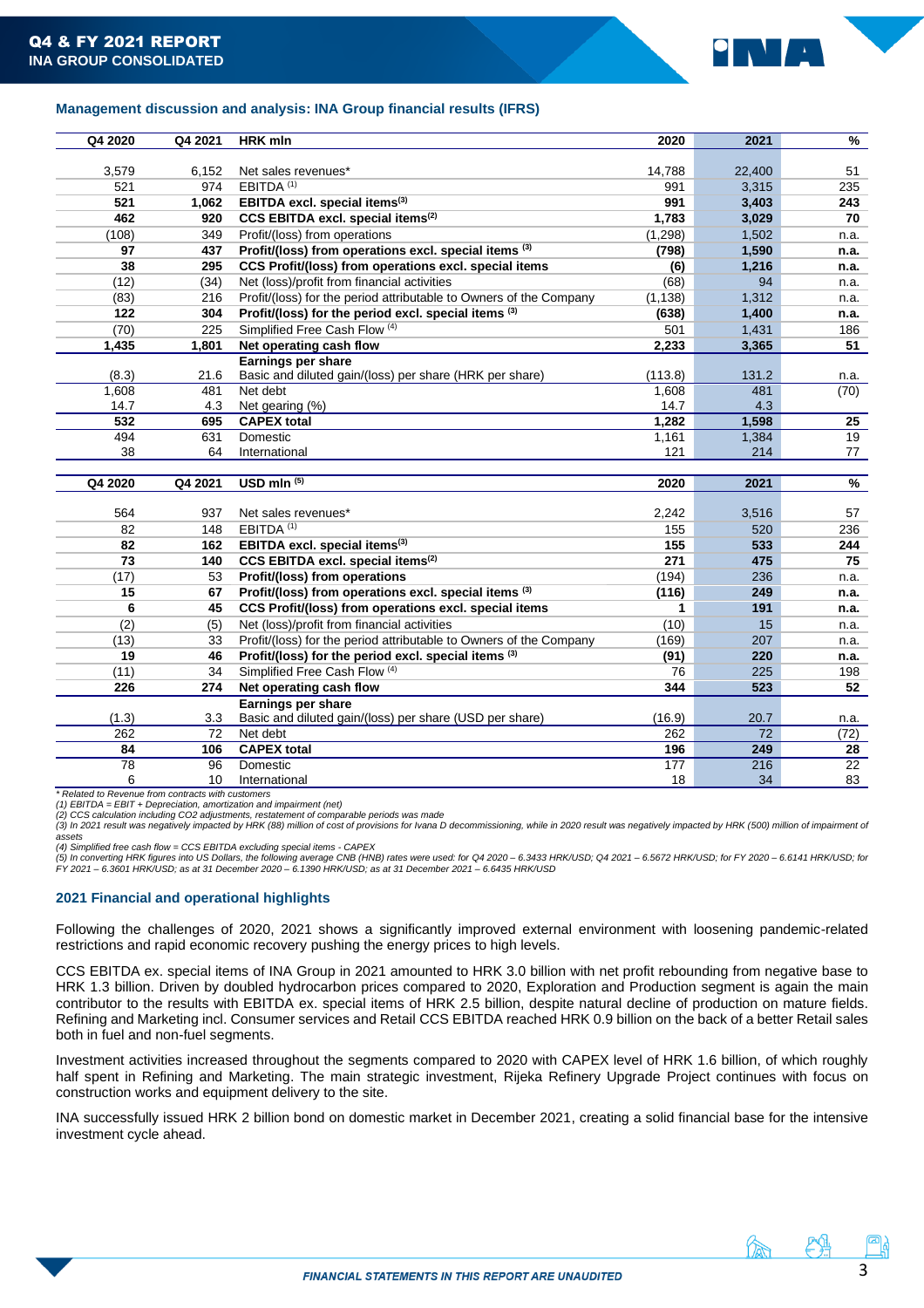

# **President of the Management Board comment**

## **Mr. Sándor Fasimon, President of the Management Board comments on the results:**

"In 2021 the macro environment for oil and gas industry has improved thanks to the easing of restrictive measures and rising hydrocarbon prices. In such environment Exploration and Production once again spearheaded the recovered result, although the production natural decline continues in line with the mature portfolio. The other segments further supported the results, primarily Retail due to improved fuel and non-fuel sale, also partially due to tourist season, which was better than expected.

This mainly externally driven improvement is a welcome relief period, but INA will use it to further strengthen its position for the upcoming period. Strong investment program is underway across the segments and also expanding to new areas. Challenge of production natural decline is addressed with intensive offshore campaign, already taking place and aiming to increase domestic gas production in the northern Adriatic. Rijeka Refinery Upgrade Project is crucial in making INA Refining and Marketing sustainable on the long run, also helping the company to keep its strong position on core markets of Croatia, Bosnia & Hercegovina and Slovenia. To ensure strong financial position in such investment intensive period, INA issued a domestic bond of HRK 2 billion, one of the largest on domestic corporate market.

In time of changes in the energy sector, INA is committed to diversifying its portfolio and assisting the green transition, regardless of our core business. Two new solar power plants are going to be built at Virje and Sisak, which is an important step in the company's green electricity production."



んちゅう 食事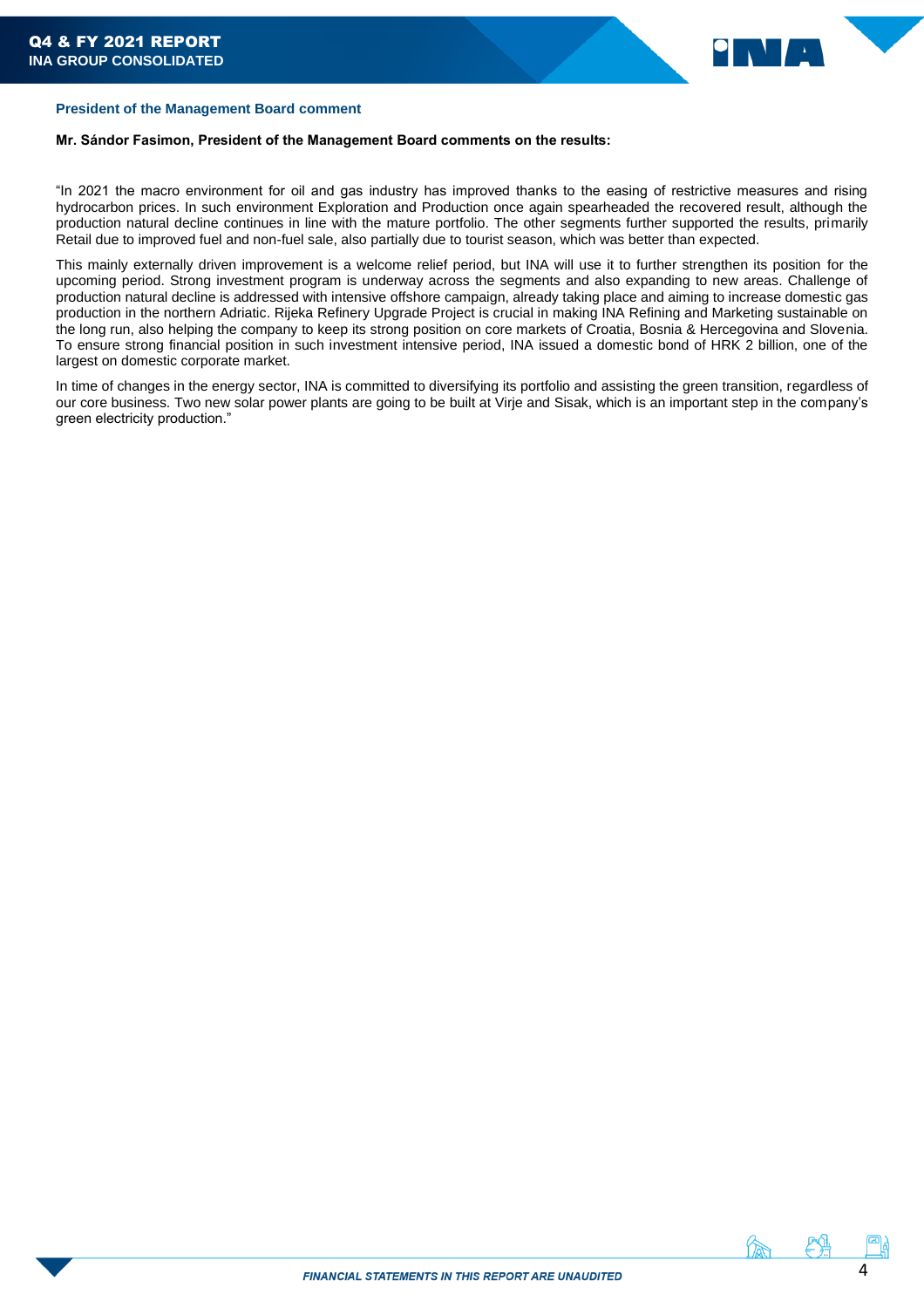

# <span id="page-4-0"></span>**Exploration and Production\***

| Q4 2020 | Q4 2021 | Segment IFRS results (HRK mln)                | 2020  | 2021  | %   |
|---------|---------|-----------------------------------------------|-------|-------|-----|
| 545     | l.289   | Net sales revenues                            | 2.187 | 3,877 | 77  |
| 306     | 864     | EBITDA                                        | 1.013 | 2.427 | 140 |
| 306     | 952     | <b>EBITDA excl. special items **</b>          | 1,013 | 2,515 | 148 |
| 136     | 536     | Profit from operations                        | 220   | 1.568 | 613 |
| 136     | 624     | Profit from operations excl. special items ** | 220   | 1.656 | 653 |
| 147     | 701     | Simplified Free Cash Flow***                  | 571   | 1.907 | 234 |
| 159     | 251     | <b>CAPEX</b>                                  | 442   | 608   | 38  |

159 251 CAPEX 442 608 38 *\* Exploration and Production refers to the Upstream of INA, d.d. and following subsidiaries: Adriagas S.r.I. Milano, INA, Adria BV. integrated in INA d.d. as of September 1st, 2020 \*\* In FY 2021 result was negatively impacted by HRK (88) million of cost of provisions for Ivana D decommissioning, in FY 2020 the result was not impacted by special items \*\*\* Simplified free cash flow = EBITDA excluding special items – CAPEX*

| Q4 2020 | Q4 2021 | Hydrocarbon production (boe/d)      | 2020   | 2021   | %    |
|---------|---------|-------------------------------------|--------|--------|------|
| 12,807  | 12,812  | Crude oil production (boe/d)        | 13,165 | 12,643 | (4)  |
| 10.426  | 10.563  | Croatia                             | 10.811 | 10,390 | (4)  |
| 1.891   | 1,617   | Egypt                               | 1,838  | 1,737  | (5)  |
| 490     | 633     | Angola                              | 516    | 516    | (0)  |
| 14,557  | 12.721  | Natural gas production (boe/d)      | 15,273 | 13,503 | (12) |
| 4,028   | 2,851   | Croatia - offshore                  | 4.663  | 3.229  | (31) |
| 10,529  | 9.870   | Croatia - onshore                   | 10,610 | 10,274 | (3)  |
| 1,087   | 906     | Condensate (boe/d)                  | 1.067  | 977    | (8)  |
| 28,451  | 26,439  | <b>Total hydrocarbon production</b> | 29,505 | 27,123 | (8)  |
|         |         |                                     |        |        |      |
| Q4 2020 | Q4 2021 | Average realized hydrocarbon price  | 2020   | 2021   | %    |
| 35      | 83      | Total hydrocarbon price (USD/boe)*  | 32     | 64     | 99   |

*\* Calculated based on total sales revenue including natural gas internal selling price as well*

### *2021 vs. 2020*

### *Key drivers*

- Higher prices impacted sales revenues positively by HRK 1,862 million. Increased gas prices added HRK 937 million positive effect, while 70% higher Brent price brought an additional HRK 798 million crude oil and condensate sales revenues
	- Croatian production decreased:
		- o Oil and condensate mostly due to intensive natural decline
		- $\circ$  Onshore gas production mostly due to higher water cut on Deep Podravina and Međimurje area
		- o Offshore gas due to increased water cut, missing production from Ivana-D, maintenance activities, operational issues and temporary closing on different fields due to the ongoing drilling campaign, aimed at moderating natural decline
- International crude oil production:
	- o Egypt: Slightly lower mainly due to lower East Yidma contribution
	- o Angola: At same level as in 2020

## *Capital expenditures*

| Q1-Q4 2021 (HRK mln) | Croatia | Egypt     |                          |
|----------------------|---------|-----------|--------------------------|
| Exploration          | 30      | つら<br>نڌن | . .                      |
| Development          | 274     | 129       | 26                       |
| Other                | 14      |           | $\overline{\phantom{a}}$ |
| <b>TOTAL</b>         | 418     | 164       | 26                       |

Higher CAPEX level compared to 2020 mainly as result of started Offshore drilling campaign and higher Egypt exploration and development activities. Main activities in 2021 were related to:

Exploration:

- Drava-02: Ždala-1 well drilled end of August, no hydrocarbon shows, well is plugged and abandoned
- Drava-02: Bačkovica-1 well drilled in September with hydrocarbon shows, well test performed, discovery not commercial
- Request for extension of Drava-02 exploration period for further 6 months submitted to Croatian Hydrocarbon Agency
- Drava-03: Seismic data processing finished, documentation preparation for drilling in progress

SZH-01: Seismic data processing in progress

Development:

- In total 41 well workovers performed onshore Croatia in 2021
- EOR Šandrovac: CO2 injection started in Q2 as a pilot project to identify possibilities for full-field implementation
- Egypt, North Bahariya concession: 16 development wells drilled, out of which 10 wells completed and put into production • Egypt, East Damanhur concession: INA entered concession partnership with 20% working interest in March. Drilling of 2
- exploration wells is planned: drilling of first exploration well (ED-1X) finished (dry well, plugged and abandoned) and the second well postponed to 2022

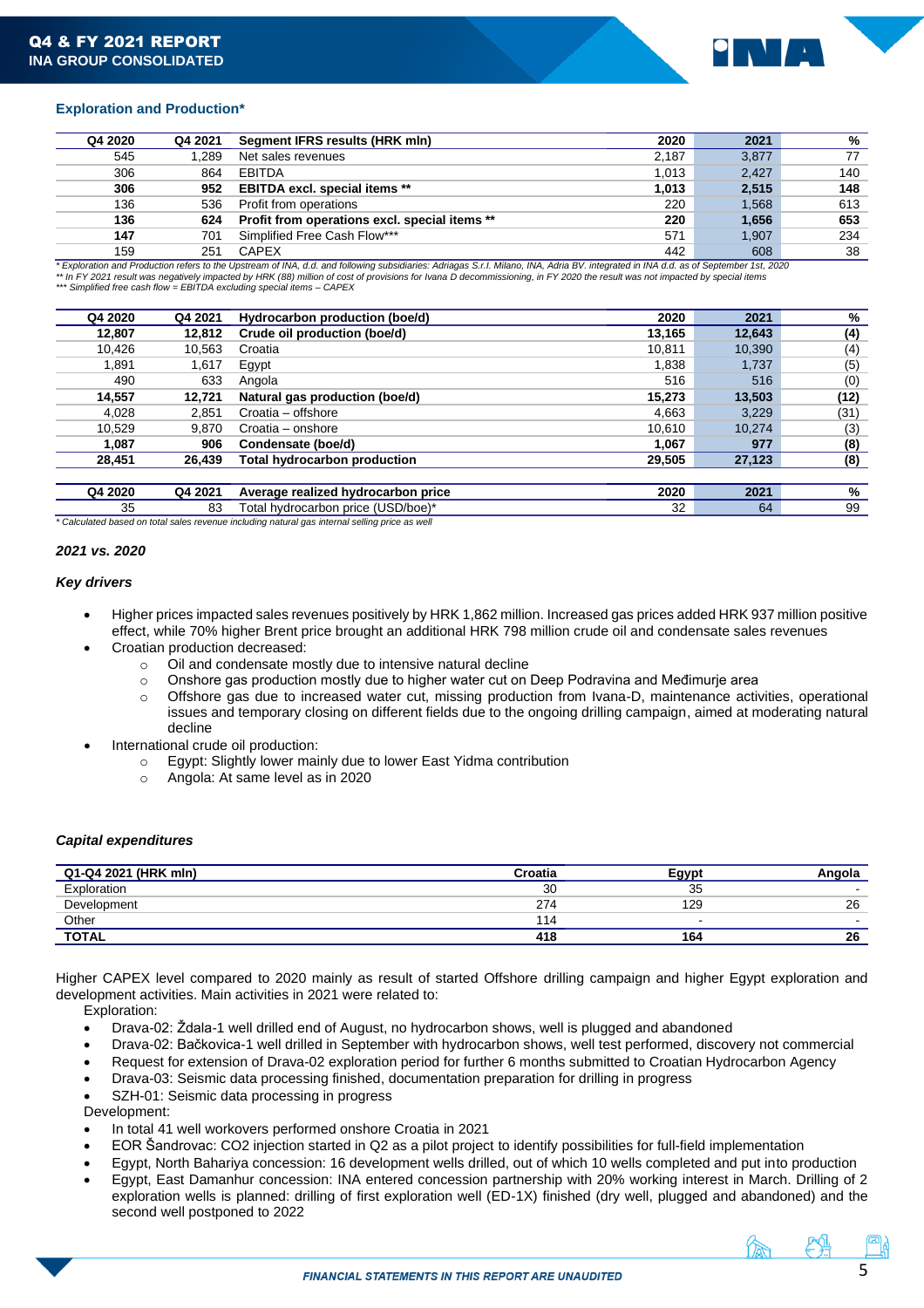

# <span id="page-5-0"></span>**Refining and Marketing, including Consumer Services and Retail\***

| Q4 2020 | Q4 2021                                                                                                                                                                                            | Segment IFRS results (HRK mln)                      | 2020    | 2021   | %    |  |
|---------|----------------------------------------------------------------------------------------------------------------------------------------------------------------------------------------------------|-----------------------------------------------------|---------|--------|------|--|
| 3,345   | 6.056                                                                                                                                                                                              | Net sales revenues                                  | 14.154  | 21,912 | 55   |  |
| 182     | 193                                                                                                                                                                                                | <b>EBITDA</b>                                       | (152)   | 1,253  | n.a. |  |
| 182     | 193                                                                                                                                                                                                | <b>EBITDA excl. special items**</b>                 | (152)   | 1,253  | n.a. |  |
| 123     | -51                                                                                                                                                                                                | CCS EBITDA excl. special items**                    | 640     | 879    | 37   |  |
| (25)    | (6)                                                                                                                                                                                                | Profit/(loss) from operations                       | (1,230) | 523    | n.a. |  |
| (25)    | (6)                                                                                                                                                                                                | Profit/(loss) from operations excl. special items** | (935)   | 523    | n.a. |  |
| (84)    | (148)                                                                                                                                                                                              | CCS Profit/(loss) from operations                   | (143)   | 149    | n.a. |  |
| (196)   | (339)                                                                                                                                                                                              | Simplified Free Cash Flow***                        | (108)   | (25)   | (77) |  |
| 319     | 390                                                                                                                                                                                                | <b>CAPEX</b>                                        | 748     | 904    | 21   |  |
|         | * Refers to Refining and Marketing including Consumer Services and Retail INA d.d. and the following subsidiaries: INA Maziva d.o.o., INA Slovenija d.o.o., HoldINA d.o.o. Sarajevo, INA Crna Gora |                                                     |         |        |      |  |

d.o.o., INA d.o.o. Beograd, INA Kosovo d.o.o., Energopetrol d.d., INA MALOPRODAJNI SERVISI d.o.o., Croplin d.o.o.<br>\*\* In 2021 result was not impacted by special items, while in 2020 result was negatively impacted by HRK (29

*of comparable periods was made \*\*\* Simplified free cash flow = CCS EBITDA excluding special items – CAPEX*

| Q4 2020              | Q4 2021 | <b>Refining processing (kt)</b>                | 2020  | 2021           | $\frac{9}{6}$  |
|----------------------|---------|------------------------------------------------|-------|----------------|----------------|
| 16                   | 11      | Domestic crude oil                             | 90    | 91             | $\overline{1}$ |
| 249                  | 216     | Imported crude oil                             | 1,889 | 1,761          | (7)            |
| $\ddot{\phantom{a}}$ | 4       | Condensate                                     |       | $\overline{4}$ | n.a.           |
| 187                  | 131     | Other feedstock                                | 757   | 732            | (3)            |
| 452                  | 362     | <b>Total refining throughput</b>               | 2,737 | 2,588          | (5)            |
|                      |         | <b>Refining production (kt)</b>                |       |                |                |
| 24                   | 20      | LPG*                                           | 153   | 153            | $\mathbf 0$    |
| 27                   | 14      | Naphtha                                        | 122   | 63             | (48)           |
| 107                  | 92      | Gasoline                                       | 616   | 601            | (2)            |
| 5                    | 17      | Kerosene                                       | 58    | 80             | 36             |
| 165                  | 112     | <b>Diesel</b>                                  | 1,119 | 1,032          | (8)            |
| 16                   | 27      | Heating oil                                    | 79    | 70             | (12)           |
| 44                   | 32      | Fuel oil                                       | 247   | 267            | 8              |
| 11                   | 11      | Other products**                               | 69    | 74             | 8              |
| 401                  | 325     | <b>Total</b>                                   | 2,464 | 2,340          | (5)            |
| 5                    | 3       | Refining loss                                  | 26    | 27             | 5              |
| 46                   | 34      | Own consumption                                | 247   | 221            | (10)           |
| 452                  | 362     | <b>Total refining production</b>               | 2,737 | 2,588          | (5)            |
|                      |         | Refined product sales by country (kt)          |       |                |                |
| 432                  | 508     | Croatia                                        | 1,803 | 2,011          | 12             |
| 158                  | 168     | B&H                                            | 607   | 701            | 15             |
| 11                   | 19      | Slovenia                                       | 44    | 119            | 169            |
| 26                   | 21      | Italy                                          | 140   | 69             | (51)           |
| 339                  | 271     | Other markets                                  | 1,498 | 1,413          | (6)            |
| 966                  | 988     | <b>Total</b>                                   | 4,093 | 4,313          | 5              |
|                      |         | Refined product sales by product (kt)          |       |                |                |
| 52                   | 48      | $LPG*$                                         | 227   | 218            | (4)            |
| $\overline{2}$       | 13      | Naphtha                                        | 38    | 49             | 28             |
| 112                  | 142     | Gasoline                                       | 737   | 741            | $\mathbf{1}$   |
| 8                    | 23      | Kerosene                                       | 58    | 102            | 74             |
| 428                  | 482     | <b>Diesel</b>                                  | 1,808 | 1,908          | 6              |
| 30                   | 39      | Heating oil                                    | 123   | 112            | (9)            |
| 73                   | 57      | Fuel oil                                       | 252   | 267            | 6              |
| 25                   | 14      | <b>Bitumen</b>                                 | 75    | 69             | (8)            |
| 236                  | 169     | Other ***                                      | 775   | 847            | 10             |
| 966                  | 987     | <b>Total</b>                                   | 4,093 | 4,313          | 5              |
| 225                  | 325     | o/w Consumer services and Retail segment sales | 938   | 1,060          | 13             |
|                      |         |                                                |       |                |                |
| 200                  | 149     | Total natural gas sales (mln m3)               | 894   | 590            | (34)           |
| 505                  | 504     | <b>Total number of service stations</b>        | 505   | 504            | (0)            |

*\* LPG+propylene*

\*\*Other products = Benzene concentrate, liquid sulphur, coke, motor oils, industrial lubricants, other intermediates<br>\*\*\*Other = Benzene concentrate, heavy naphtha, vacuum gas oil, liquid sulphur, coke, crude oil, motor oil

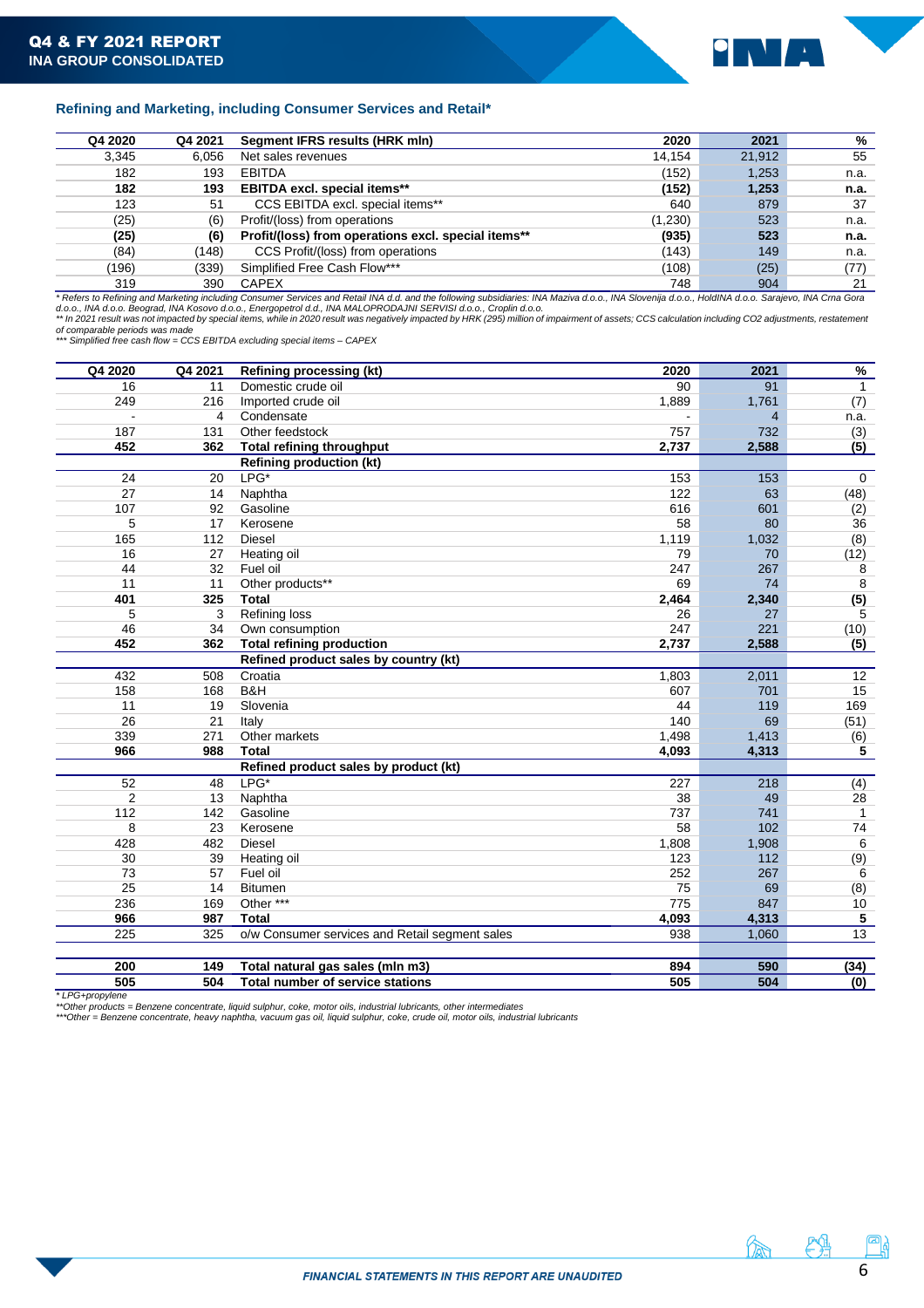

# *2021 vs. 2020*

## *Key drivers*

- Captive market sales improved compared to previous periods
- Total Retail sales volumes amounted to 1,060 kt, 13% above 2020 realization based on visible trend of market recovery and improved touristic consumption, both in fuel and non-fuel
- Non-fuel margin increased 17% driven by expanded non-fuel offer, Fresh Corner roll-out and improved sales activities
- Rijeka Refinery in stable operation from March optimized to market needs, oil processing temporarily stopped late October in line with scheduled maintenance and Rijeka Residue Upgrade project related activities
- Refinery margins remained under pressure with signs of demand recovery from mid-summer as covid measures were eased throughout Europe in Q3. However, high crude,natural gas and CO2 prices weighed on refinery economics and put again pressure on refining result
- Upward trend of crude and product prices positively impacted reported result through inventory revaluation while natural gas sales activities also positively contributed to the results
- High level of operational discipline in case of key assets and strong OPEX management efforts also supported the overall downstream result

# <span id="page-6-0"></span>*Capital expenditures*

- Refining and Marketing CAPEX amounted to HRK 795 million:
	- o Rijeka Refinery Upgrade Project: overall Engineering above 90% readiness. By finishing majority of procurement, focus shifted to deliveries of equipment to the site - part of the equipment already delivered, including first long lead items and construction is ongoing
	- o Biorefinery Project: internal and external review of key project aspects (scope, risks, financing, schedule etc.) is being carried out
- Consumer Services and Retail capital investments amounted to HRK 110 million in 2021 with focus on service station reconstructions, modernization and continued roll-out of Fresh Corner concept, which is already present at 130 service stations

| Q4 2020 | Q4 2021 | Crude oil and gas prices                   | 2020   | 2021   | %    |
|---------|---------|--------------------------------------------|--------|--------|------|
| 44      | 80      | Brent dtd (USD/bbl)                        | 42     | 71     | 69   |
| (0.2)   | 1.5     | Brent-Ural spread (USD/bbl)                | 0.3    | 1.7    | 467  |
| 15      | 95      | CEGH gas price (EUR/MWh)                   | 11     | 46     | 320  |
|         |         | FOB MED Products prices and crack spreads  |        |        |      |
| 397     | 748     | Gasoline - premium unleaded 10 ppm (USD/t) | 382    | 670    | 76   |
| 365     | 677     | Diesel - ULSD 10 ppm (USD/t)               | 362    | 580    | 60   |
| 253     | 423     | Fuel oil 3.5% (USD/t)                      | 216    | 381    | 77   |
| 467     | 845     | LPG (USD/t)                                | 395    | 666    | 69   |
| 62      | 145     | Crack spread – gasoline (USD/t)            | 65     | 133    | 105  |
| 31      | 74      | Crack spread – diesel (USD/t)              | 45     | 43     | (4)  |
| (82)    | (180)   | Crack spread - fuel oil 3.5% (USD/t)       | (101)  | (155)  | 54   |
| 133     | 241     | Crack spread - LPG (USD/t)                 | 78     | 129    | 65   |
| (2.9)   | 0.7     | Indicative refining margins (USD/bbl)*     | (2.5)  | (1.2)  | (54) |
|         |         | Foreign exchange                           |        |        |      |
| 6.34    | 6.57    | HRK/USD average                            | 6.61   | 6.36   | (4)  |
| 6.14    | 6.64    | HRK/USD closing                            | 6.14   | 6.64   | 8    |
| 7.55    | 7.51    | HRK/EUR average                            | 7.53   | 7.52   | (0)  |
| 7.54    | 7.52    | HRK/EUR closing                            | 7.54   | 7.52   | (0)  |
| 0.22    | 0.16    | 3m USD LIBOR (%)                           | 0.65   | 0.16   | (75) |
| (0.52)  | (0.57)  | 3m EURIBOR (%)                             | (0.43) | (0.55) | 28   |

## **Main external parameters**

*\*Indicative refining margins based on 2018 Solomon yields, dated Ural price used for all feedstock*

7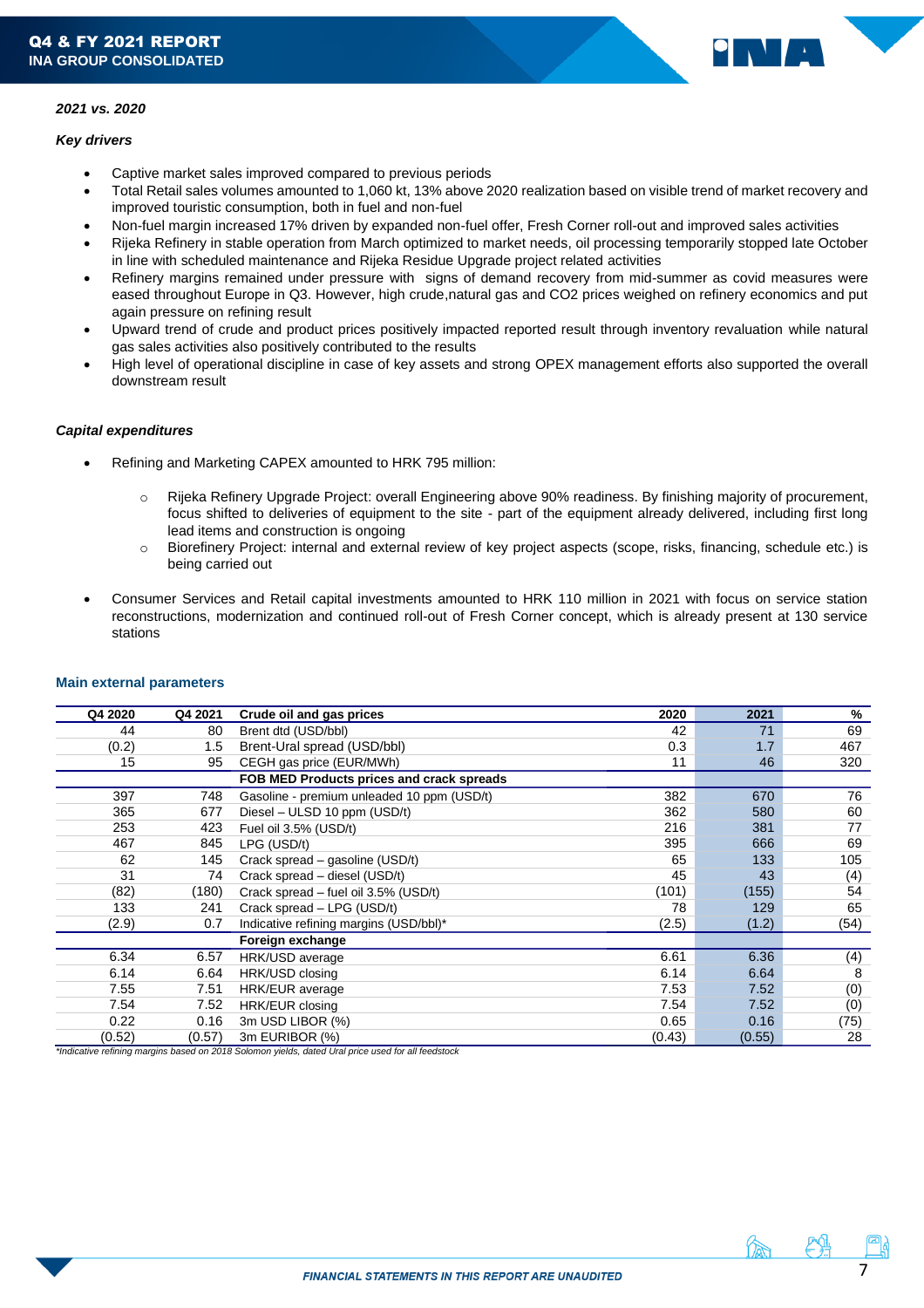

# <span id="page-7-0"></span>**Condensed Consolidated Statement of Profit or Loss**

*For the period ended 31 December 2020 and 2021 (in HRK millions)*

| Q4 2020        | Q4 2021  |                                                                                     | <b>Note</b> | 2020      | 2021           | %               |
|----------------|----------|-------------------------------------------------------------------------------------|-------------|-----------|----------------|-----------------|
| 3,579          | 6,152    | Revenue from contracts with customers                                               | 1           | 14,788    | 22,400         | $\overline{51}$ |
| 65             | 100      | Other operating income                                                              |             | 181       | 319            | 76              |
| 3,644          | 6,252    | <b>Total operating income</b>                                                       |             | 14,969    | 22,719         | 52              |
| (263)          | (428)    | Changes in inventories of finished products and work in<br>progress                 |             | (686)     | 199            | n.a.            |
| (875)          | (1, 392) | Costs of raw materials and consumables                                              | 2           | (5,710)   | (8,768)        | 54              |
| (629)          | (625)    | Depreciation, amortisation and impairment (net)                                     | 3           | (2, 289)  | (1,813)        | (21)            |
| (494)          | (447)    | Other material costs*                                                               | 3           | (1, 811)  | (1,868)        | 3               |
| (95)           | (137)    | Service costs*                                                                      | 3           | (434)     | (468)          | 8               |
| (480)          | (475)    | Staff costs*                                                                        | 4           | (1,628)   | (1,765)        | 8               |
| (975)          | (2,326)  | Costs of other goods sold                                                           | 5           | (3,699)   | (6,644)        | 80              |
| 34             | (58)     | Impairment charges (net)                                                            | 3           | (108)     | (81)           | (25)            |
| (67)           | (132)    | Provision for charges and risks (net)*                                              | 3           | (188)     | (313)          | 66              |
| 92             | 117      | Capitalised value of own performance*                                               |             | 286       | 304            | 6               |
| (3, 752)       | (5,903)  | <b>Operating expenses</b>                                                           |             | (16, 267) | (21, 217)      | 30              |
| (108)          | 349      | Profit/(loss) from operations                                                       |             | (1, 298)  | 1,502          | n.a.            |
| 64             | 42       | Finance income                                                                      |             | 165       | 343            | 108             |
| (76)           | (76)     | Finance costs                                                                       |             | (233)     | (249)          | $\overline{7}$  |
| (12)           | (34)     | Net (loss)/profit from financial activities                                         | 6           | (68)      | 94             | n.a.            |
| 24             | (9)      | Share of net gain/(loss) of joint ventures accounted<br>for using the equity method | 6           | 94        | (9)            | n.a.            |
| (96)           | 306      | Profit/(loss) before tax                                                            |             | (1, 272)  | 1,587          | n.a.            |
| 13             | (89)     | Income tax benefit/(expense)                                                        | 7           | 135       | (273)          | n.a.            |
| (83)           | 217      | Profit/(loss) for the period                                                        |             | (1, 137)  | 1,314          | n.a.            |
|                |          | Attributable to:                                                                    |             |           |                |                 |
| (83)           | 216      | Owners of the Company                                                               |             | (1, 138)  | 1,312          | n.a.            |
| $\blacksquare$ |          | Non-controlling interests                                                           |             |           | $\overline{2}$ | 100             |
|                |          |                                                                                     |             |           |                |                 |
|                |          | Earnings per share                                                                  |             |           |                |                 |
| (8.3)          | 21.6     | Basic and diluted earnings/(loss) per share (HRK per<br>share)                      |             | (113.8)   | 131.2          | n.a.            |

*\* Restatement of comparable previous periods was made – see on page 13*



A CH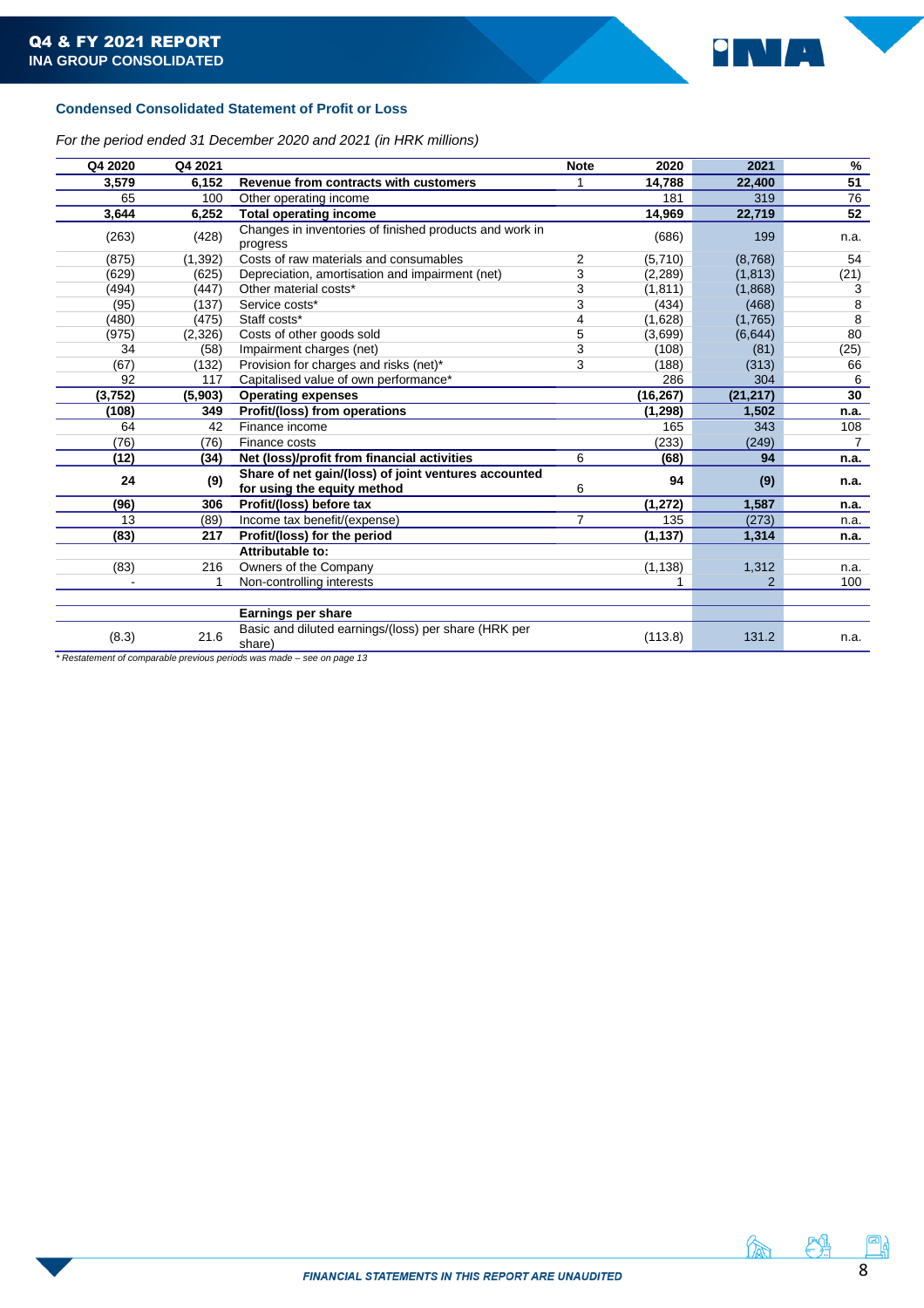

# <span id="page-8-0"></span>**Condensed Consolidated Statement of Financial Position**

*At 31 December 2020 and 2021 (in HRK millions)*

|                                                  | <b>Note</b> | 31 December 2020 | 31 December 2021 | %              |
|--------------------------------------------------|-------------|------------------|------------------|----------------|
|                                                  |             |                  |                  |                |
| <b>Assets</b>                                    |             |                  |                  |                |
| <b>Non-current assets</b>                        |             |                  |                  |                |
| Intangible assets                                | 9           | 485              | 449              | (7)            |
| Property, plant and equipment                    | 10          | 11.700           | 11,429           | (2)            |
| Right-of-use assets                              |             | 304              | 307              | 1              |
| Investments in associates and joint venture      |             | 254              | 245              | (4)            |
| Other investments                                |             | 17               | 17               | (0)            |
| Long-term receivables                            |             | 843              | 835              | (1)            |
| Deferred tax assets                              |             | 1,210            | 949              | (22)           |
| Long-term marketable securities                  |             |                  | 42               | n.a.           |
| Non-current financial assets                     |             | 560              | 655              | 17             |
| <b>Total non-current assets</b>                  |             | 15,373           | 14,928           | (3)            |
| <b>Current assets</b>                            |             |                  |                  |                |
| Inventories                                      | 11          | 1,624            | 2,146            | 32             |
| Trade receivables (net)                          | 12          | 1,206            | 2,007            | 66             |
| Other receivables                                |             | 192              | 164              | (15)           |
| Corporative income tax receivables               |             | 5                | 6                | 20             |
| Other current assets                             |             | 89               | 79               | (11)           |
| Marketable securities                            |             | 78               | 17               | (78)           |
| Cash and cash equivalents                        |             | 399              | 2,630            | 559            |
| <b>Current assets</b>                            |             | 3,593            | 7,049            | 96             |
| Assets held for sale                             |             | 30               | 13               | (57)           |
|                                                  |             | 3,623            | 7,062            | 95             |
| <b>Total current assets</b>                      |             |                  |                  |                |
| <b>Total assets</b>                              | 8           | 18,996           | 21,990           | 16             |
| <b>Equity and liabilities</b>                    |             |                  |                  |                |
| <b>Capital and reserves</b>                      |             |                  |                  |                |
| Share capital                                    | 13          | 9,000            | 9,000            | $\blacksquare$ |
| Legal reserves                                   |             | 199              | 199              |                |
| Fair value reserves                              |             | 202              | 280              | 39             |
| Other reserves                                   |             | 1,529            | 1,562            | $\overline{2}$ |
| (Accumulated losses)/Retained earnings           |             | (1,586)          | (274)            | (83)           |
| Equity attributable to the owners of the Company |             | 9,344            | 10,767           | 15             |
| Non-controlling interests                        |             | 13               | 15               | 15             |
| <b>Total equity</b>                              |             | 9,357            | 10,782           | 15             |
| <b>Non-current liabilities</b>                   |             |                  |                  |                |
| Long-term debt                                   |             |                  | 1,983            | n.a.           |
| Long-term lease liabilities                      |             | 232              | 228              | (2)            |
| Other non-current liabilities                    |             | 33               | 29               | (12)           |
| Employee benefits obligation                     |             | 64               | 67               | 5              |
| Provisions                                       |             | 3,696            | 3,668            | (1)            |
| Deferred tax liability                           |             | 16               | 15               | (6)            |
| <b>Total non-current liabilities</b>             |             | 4,041            | 5,990            | 48             |
| <b>Current liabilities</b>                       |             |                  |                  |                |
| Bank loans and current portion of long-term debt |             | 2,085            | 1,145            | (45)           |
| Current portion of long-term lease liabilities   |             | 77               | 84               | 9              |
| Trade payables                                   | 15          | 1,426            | 2,143            | 50             |
| Taxes and contributions                          |             | 637              | 938              | 47             |
| Other current liabilities                        |             | 1,122            | 586              | (48)           |
| Employee benefits obligation                     |             | 4                | 4                |                |
| Provisions                                       |             | 247              | 318              | 29             |
| <b>Total current liabilities</b>                 |             | 5,598            | 5,218            | (7)            |
| <b>Total liabilities</b>                         | 14          | 9,639            | 11,208           | 16             |
| <b>Total equity and liabilities</b>              |             | 18,996           | 21,990           | 16             |
|                                                  |             |                  |                  |                |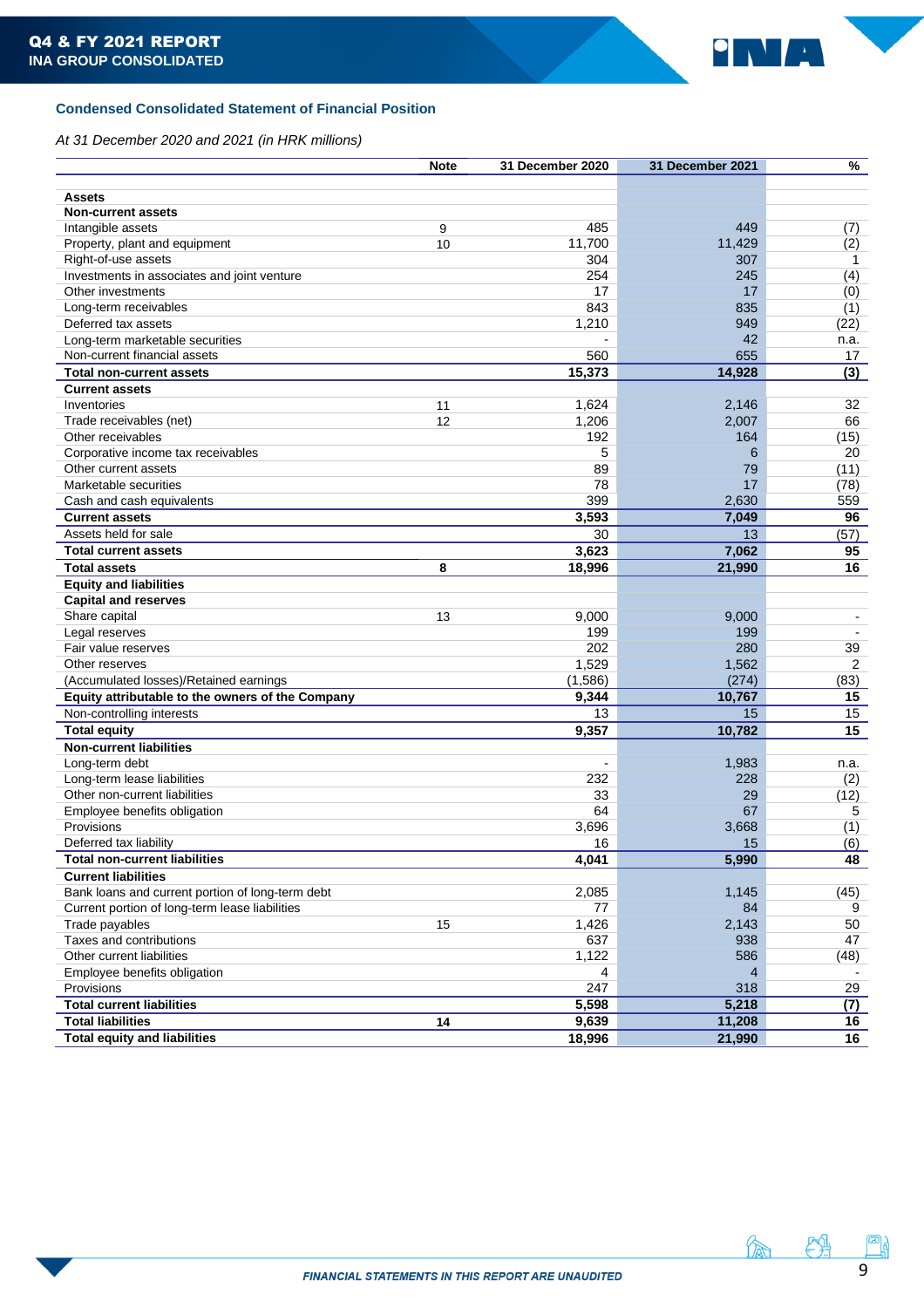

# <span id="page-9-0"></span>**Condensed Consolidated Cash Flow Statement (Indirect method)**

# *For the period ended 31 December 2020 and 2021 (in HRK millions)*

<span id="page-9-1"></span>

| Q4 2020 | Q4 2021        |                                                                                                                                 | <b>Note</b> | 2020              | 2021     | %     |
|---------|----------------|---------------------------------------------------------------------------------------------------------------------------------|-------------|-------------------|----------|-------|
| (83)    | 217            | Profit/(loss) for the period:                                                                                                   |             | (1, 137)          | 1,314    | n.a.  |
|         |                | <b>Adjustments for:</b>                                                                                                         |             |                   |          |       |
| 629     | 625            | Depreciation, amortisation and impairment of property,<br>plant and equipment and ROU asset (net)                               |             | 2,289             | 1,813    | (21)  |
| (13)    | 89             | Income tax (benefit)/expense recognised in profit and<br>loss                                                                   |             | (135)             | 273      | n.a.  |
| (34)    | 58             | Impairment charges (net)                                                                                                        |             | 108               | 81       | (25)  |
| (6)     | (18)           | Loss/(gain) on sale of property, plant and equipment                                                                            |             | (11)              | (36)     | 227   |
| 18      | 9              | Foreign exchange (gain)/loss                                                                                                    |             | 16                | (10)     | n.a.  |
| (30)    | 3              | Interest (gain)/expense (net)                                                                                                   |             | (16)              | 13       | n.a.  |
| (24)    | 9              | Share of (profit)/loss of joint ventures accounted for<br>using the equity method                                               |             | (94)              | 9        | n.a.  |
| 2       | 4              | Other finance (income)/expense recognised in profit                                                                             |             | $12 \overline{ }$ | (171)    | n.a.  |
| 6       | 89             | (Increase)/decrease in provision                                                                                                |             | (14)              | 258      | n.a.  |
| 21      | 18             | Decommissioning interests and other provision                                                                                   |             | 56                | 74       | 32    |
| 67      | 28             | Net (gain)/loss on derivative financial instruments and<br>hedge transactions                                                   |             | 242               | 288      | 19    |
| (5)     |                | Other non-cash items                                                                                                            |             | (3)               |          | n.a.  |
| 548     | 1,131          | Operating cash flow before working capital changes                                                                              | 16          | 1,313             | 3,906    | 197   |
|         |                | <b>Movements in working capital</b>                                                                                             | 17          |                   |          |       |
| 563     | 460            | Decrease/(increase) in inventories                                                                                              |             | 402               | (967)    | n.a.  |
| 280     | (134)          | (Increase)/decrease in receivables and prepayments                                                                              |             | 570               | (1,655)  | n.a.  |
| 50      | 348            | (Decrease)/increase in trade and other payables                                                                                 |             | (33)              | 2,103    | n.a.  |
| 1,441   | 1,805          | Cash generated from operations                                                                                                  |             | 2,252             | 3,387    | 50    |
| (6)     | (4)            | Taxes paid                                                                                                                      |             | (19)              | (22)     | 16    |
| 1,435   | 1,801          | Net cash inflow/(outflow) from operating activities                                                                             |             | 2,233             | 3,365    | 51    |
|         |                | Cash flows used in investing activities                                                                                         |             |                   |          |       |
| (590)   | (641)          | Capital expenditures, exploration and development<br>costs                                                                      |             | (1, 213)          | (1,602)  | 32    |
| 61      | (51)           | Payment for intangible assets                                                                                                   |             | (74)              | (131)    | 77    |
| 9       | 20             | Proceeds from sale of non-current assets                                                                                        |             | 17                | 59       | 247   |
| 4       | (42)           | Investment in securities                                                                                                        |             | 39                | (42)     | n.a.  |
|         | 1              | Dividends received from companies classified as non-<br>current financial assets available for sale and from other<br>companies |             | 9                 | 170      | 1,789 |
| 18      | $\blacksquare$ | Interest received and other financial income                                                                                    |             | 39                | 18       | (54)  |
| 1       | 1              | Loans and other investments (net)                                                                                               |             | 6                 | 3        | (50)  |
| (497)   | (712)          | Net cash used in investing activities                                                                                           | 18          | (1, 177)          | (1, 525) | 30    |
|         |                | Cash flows from financing activities                                                                                            |             |                   |          |       |
|         | (203)          | Change in long-term borrowings (net)                                                                                            |             | (332)             |          | n.a.  |
| (504)   | (729)          | Change in short-term borrowings (net)                                                                                           |             | (685)             | (988)    | 44    |
|         | 1,983          | Proceeds from bonds issuance                                                                                                    |             |                   | 1,983    | n.a.  |
| (49)    | 17             | Change of principal portion of lease liabilities                                                                                |             | (70)              | 3        | n.a.  |
|         |                | Dividends paid                                                                                                                  |             | (38)              | (585)    | 1,439 |
| (41)    | 68             | Interest paid on short-term loans and other financing<br>charges                                                                |             | (97)              | (13)     | (87)  |
| (594)   | 1,136          | Net cash flows (used in)/ from financing activities                                                                             |             | (1, 222)          | 400      | n.a.  |
| 344     | 2,225          | Net increase/(decrease) in cash and cash equivalents                                                                            |             | (166)             | 2,240    | n.a.  |
| 108     | 410            | At the beginning of the period                                                                                                  |             | 606               | 399      | (34)  |
| (2)     | (4)            | Effect of foreign exchange rate changes                                                                                         |             | (36)              | (9)      | (75)  |
|         |                | At the end of period                                                                                                            |             | 404               | 2,630    | 551   |
| (51)    | (1)            | Overdrafts (net)                                                                                                                |             | (5)               |          | n.a.  |
| 399     | 2,630          | Cash and cash equivalents in statement of financial<br>position                                                                 |             | 399               | 2,630    | 559   |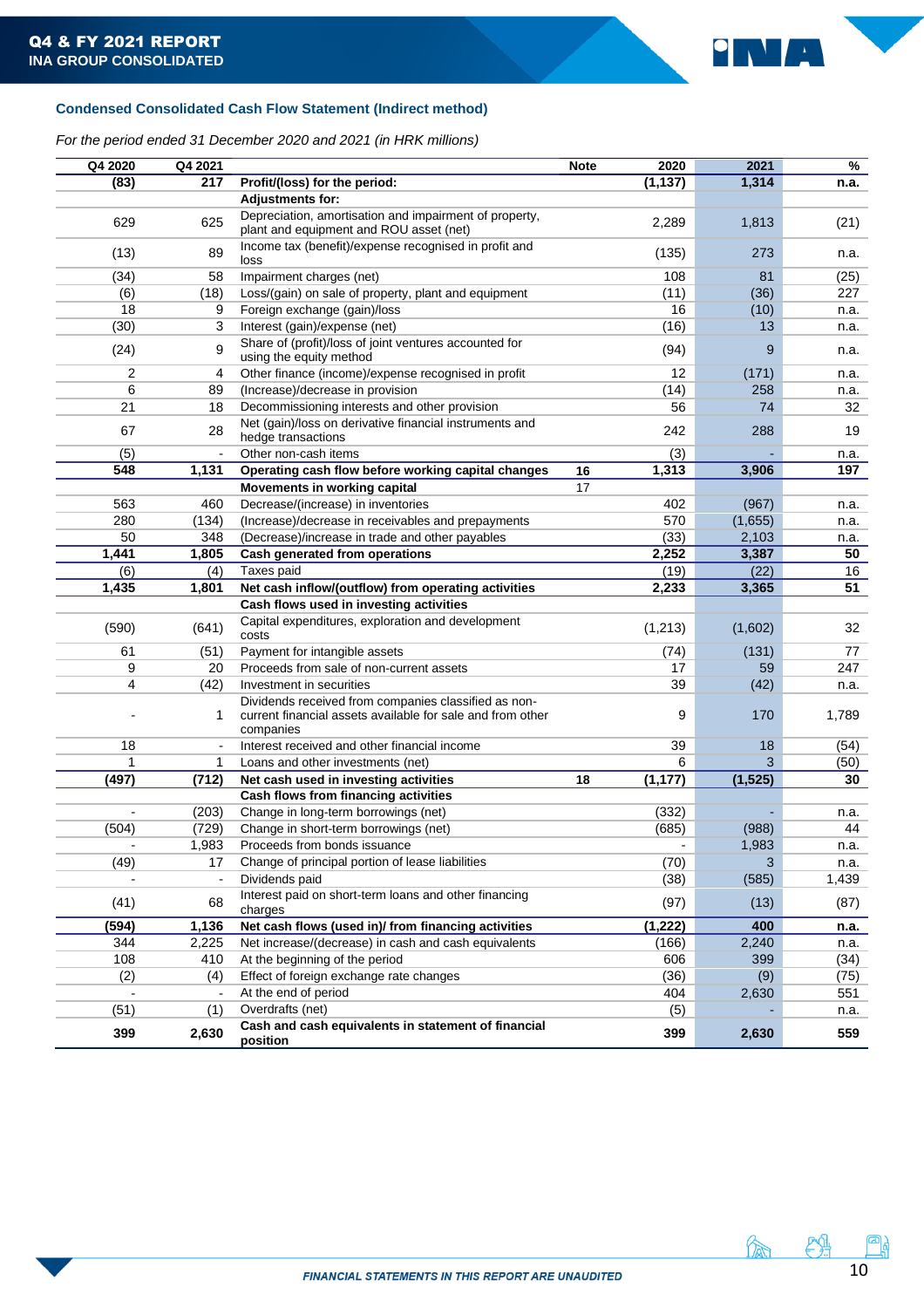

# **INA Group Summary Segmental Results of Operations**

| Q4 2020 | Q4 2021 | (HRK mln)                                                        | 2020     | 2021    | $\frac{9}{6}$    |
|---------|---------|------------------------------------------------------------------|----------|---------|------------------|
|         |         |                                                                  |          |         |                  |
|         |         | <b>Net sales revenues</b>                                        |          |         |                  |
| 545     | 1,289   | <b>Exploration &amp; Production</b>                              | 2,187    | 3,877   | 77               |
| 3,345   | 6,056   | Refining & Marketing including Consumer services and Retail      | 14,154   | 21,912  | 55               |
| 491     | 409     | Corporate and Other                                              | 1,543    | 1,346   | (13)             |
| (802)   | (1,602) | Intersegment transfers and consolidation adjustments             | (3,096)  | (4,735) | 53               |
| 3,579   | 6,152   | Total                                                            | 14,788   | 22,400  | 51               |
|         |         | <b>EBITDA*</b>                                                   |          |         |                  |
| 306     | 864     | <b>Exploration &amp; Production</b>                              | 1,013    | 2,427   | 140              |
| 182     | 193     | Refining & Marketing including Consumer services and Retail      | (152)    | 1,253   | n.a.             |
| 45      | (48)    | Corporate and Other                                              | (53)     | (73)    | 38               |
| (12)    | (35)    | Intersegment transfers and consolidation adjustments             | 183      | (292)   | n.a.             |
| 521     | 974     | Total                                                            | 991      | 3,315   | 235              |
|         |         |                                                                  |          |         |                  |
|         |         | <b>EBITDA excluding special items</b>                            |          |         |                  |
| 306     | 952     | <b>Exploration &amp; Production</b>                              | 1,013    | 2,515   | 148              |
| 182     | 193     | Refining & Marketing including Consumer services and Retail      | (152)    | 1,253   | n.a.             |
| 45      | (48)    | Corporate and Other                                              | (53)     | (73)    | 38               |
| (12)    | (35)    | Intersegment transfers and consolidation adjustments             | 183      | (292)   | n.a.             |
| 521     | 1,062   | Total                                                            | 991      | 3,403   | 243              |
|         |         |                                                                  |          |         |                  |
|         |         | Profit/(loss) from operations                                    |          |         |                  |
| 136     | 536     | <b>Exploration &amp; Production</b>                              | 220      | 1,568   | 613              |
| (25)    | (6)     | Refining & Marketing including Consumer services and Retail      | (1,230)  | 523     | n.a.             |
| (208)   | (146)   | Corporate and Other                                              | (473)    | (299)   | (37)             |
| (11)    | (35)    | Intersegment transfers and consolidation adjustments             | 185      | (290)   | n.a.             |
| (108)   | 349     | Total                                                            | (1, 298) | 1,502   | n.a.             |
|         |         |                                                                  |          |         |                  |
|         |         | Profit/(loss) from operations excluding special items            |          |         |                  |
| 136     | 624     | <b>Exploration &amp; Production</b>                              | 220      | 1,656   | 653              |
| (25)    | (6)     | Refining & Marketing including Consumer services and Retail      | (935)    | 523     | n.a.             |
| (3)     | (146)   | Corporate and Other                                              | (268)    | (299)   | 12               |
| (11)    | (35)    | Intersegment transfers and consolidation adjustments             | 185      | (290)   | n.a.             |
| 97      | 437     | <b>Total</b>                                                     | (798)    | 1,590   | n.a.             |
|         |         | Property, plant and equipment                                    |          |         |                  |
| 4,592   | 4,182   | <b>Exploration &amp; Production</b>                              | 4,592    | 4,182   | (9)              |
| 6,417   | 6,676   | Refining & Marketing including Consumer services and Retail      | 6,417    | 6,676   | 4                |
| 1,177   | 1,082   | Corporate and Other                                              | 1,177    | 1,082   | (8)              |
| (486)   | (511)   | Intersegment transfers and consolidation adjustments             | (486)    | (511)   | 5                |
| 11,700  | 11,429  | Total                                                            | 11,700   | 11,429  | $\overline{(2)}$ |
|         |         | *EBITDA = EBIT + Depreciation, amortization and impairment (net) |          |         |                  |

# *Intersegment transfers and consolidation adjustments*

Intersegment transfers and consolidation adjustments indicate unrealised profit/loss on domestic crude oil and natural gas being transferred from Exploration and Production to Refining and Marketing but still being kept on INA inventory as crude oil/natural gas or finished/semi-finished product. Intersegment EBITDA effect on result in 2021 is HRK (292) million compared to HRK 183 million in 2020.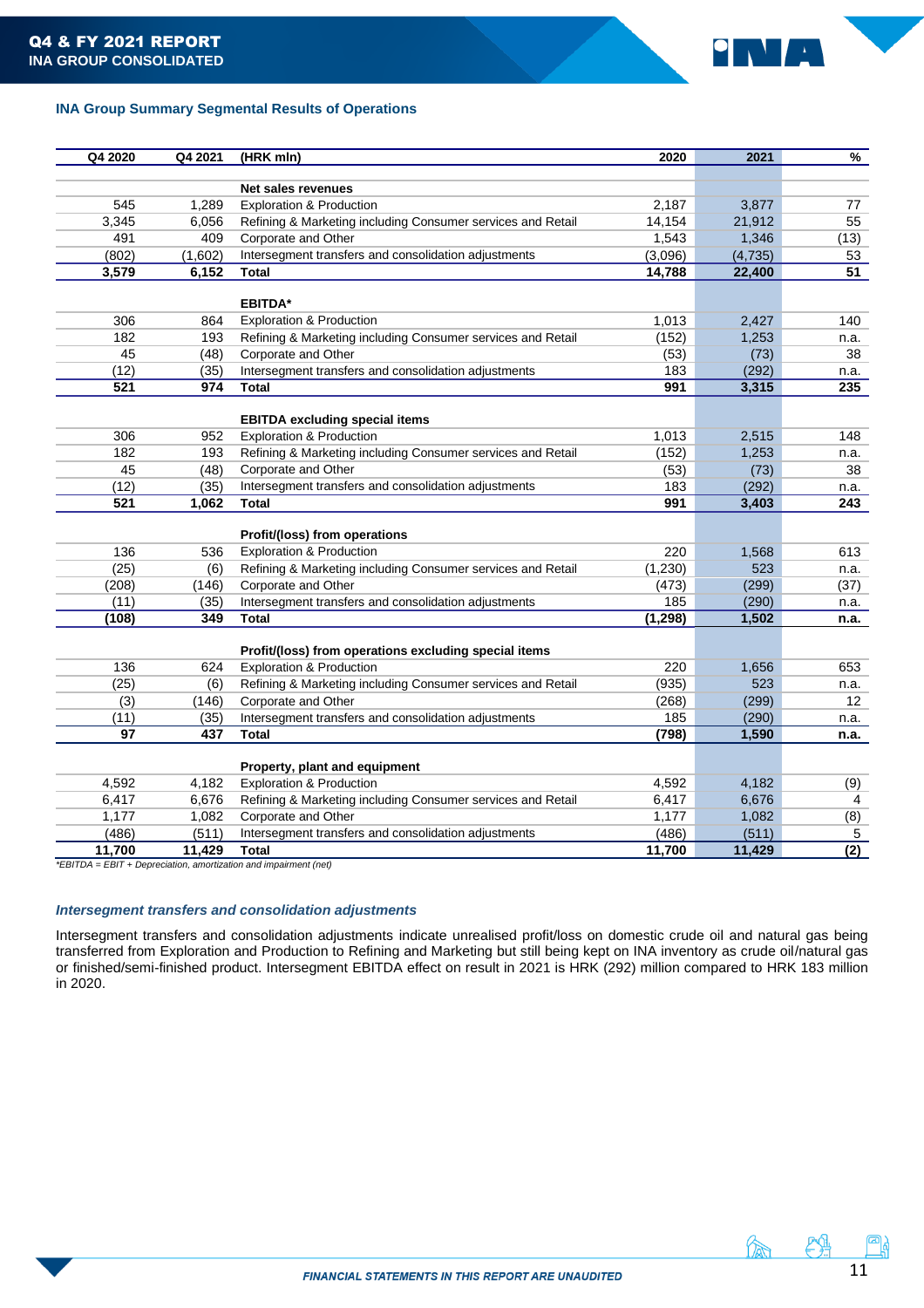

# <span id="page-11-0"></span>**Financial overview and notes**

## **Condensed Consolidated Statement of Profit or Loss**

# *Notes*

- 1 **Revenue from contracts with customers** in 2021 amounted to HRK 22,400 million and is 51% higher compared to 2020, supported by improvement in hydrocarbon prices and product quotations
- 2 **Costs of raw materials and consumables** were 54% higher than 2020 level at HRK (8,768) million, reflecting different dynamic of refinery operations and higher prices
- 3 Other **operating costs** realized in 2021 include:
	- Other material costs in the amount of HRK (1,868) million were higher by 3% mainly driven by higher advertising, graphic and transportation costs
	- Service costs in the amount of HRK (468) million were 8% higher than the 2020 level mainly due to higher road fees
	- Depreciation, amortisation and impairment (net) in the amount of HRK (1,813) million were 21% lower compared to 2020
	- Impairment charges net impact had a negative effect in the amount of HRK (81) million in 2021 compared to HRK (108) million negative effect in 2020
	- Provision for charges and risk had a negative effect in the amount of HRK (313) million in 2021 compared to HRK (188) million negative effect in 2020
- 
- 4 **Staff costs** in the amount HRK (1,765) million were 8% higher compared to 2020 5 **Costs of other goods sold** in 2021 increased by 80% compared to 2020 and amounted to HRK (6,644) million resulting from price increase and higher import to ensure market supply
- 6 **Net result from financial activities** is positive in 2021 mainly as a result of:
	- Net foreign exchange gain amounted HRK 10 million in 2021, while in 2020 loss reached HRK (16) million
	- Interest expense amounted to HRK (88) million and interest income to HRK 1 million in 2021, while in 2020 interest expense amounted to HRK (76) million and interest income to HRK 3 million
	- Other financial net gain amounted to HRK 171 million in 2021 compared to the gain in the amount of HRK 21 million in 2020
- 7 **Income tax expense** in 2021 amounted to HRK (273) million compared to HRK 135 million income tax benefit in 2020. Tax costs and deferred taxes during the reporting period are calculated based on actual results and the profit tax rate, 18% for the periods ended 31 December 2021 and 2020

# **Condensed Consolidated Statement of Financial Position**

## *Notes*

- 8 As at 31 December 2021 INA Group **total assets** amounted to HRK 21,990 million, 16% higher than 31 December 2020
- 9 In the period ended 31 December 2021, INA Group invested HRK 123 million in **intangible assets**. The effect of depreciation equals HRK 58 million
- 10 In the period ended 31 December 2021, INA Group invested HRK 1,475 million in **property, plant and equipment**. The effect of depreciation and impairment reduced net book value in amount of HRK 1,514 million
- 11 **Inventories** amounted to HRK 2,146 million and increased compared to HRK 1,624 million on 31 December 2020 mainly due to higher prices
	- During 2021, impairment of refined products and work in progress net impact was neutral (Q1-Q4 2020: reversal of impairment in amount of HRK 6 million) reported within Changes in inventories of finished products and work in progress within statement of profit or loss
	- During 2021, HRK (9) million was recognized as impairment for merchandise (2020: impairment of HRK (3) million) reported within Cost of other goods sold within statement of profit or loss
- 12 **Trade receivables (net)** amounted to HRK 2,007 million which is 66% higher than 31 December 2020 mainly due to higher sales value and improving price environment
- 13 **Share capital** as at 31 December 2021 amounted to HRK 9,000 million. There were no movements in the issued capital of the Company in either the current or the prior financial reporting
- 14 As at 31 December 2021 **total liabilities** amounted to HRK 11,208 million, 16% higher compared to 31 December 2020. INA Group **net debt** amounted to HRK 481 million and decreased compared to 31 December 2020. **Net gearing** decreased from 14.7% as at 31 December 2020 to 4.3% as at 31 December 2021
- 15 **Trade payables** increased compared to 31 December 2020 to HRK 2,143 million mainly driven by higher prices of imported crude oil and refined products

んちょう にゅうしゃ かんじょう かいじょう かいしょう かいしょう かいしゃ かいしゃ かいしゃ かいしゃ かいしゃ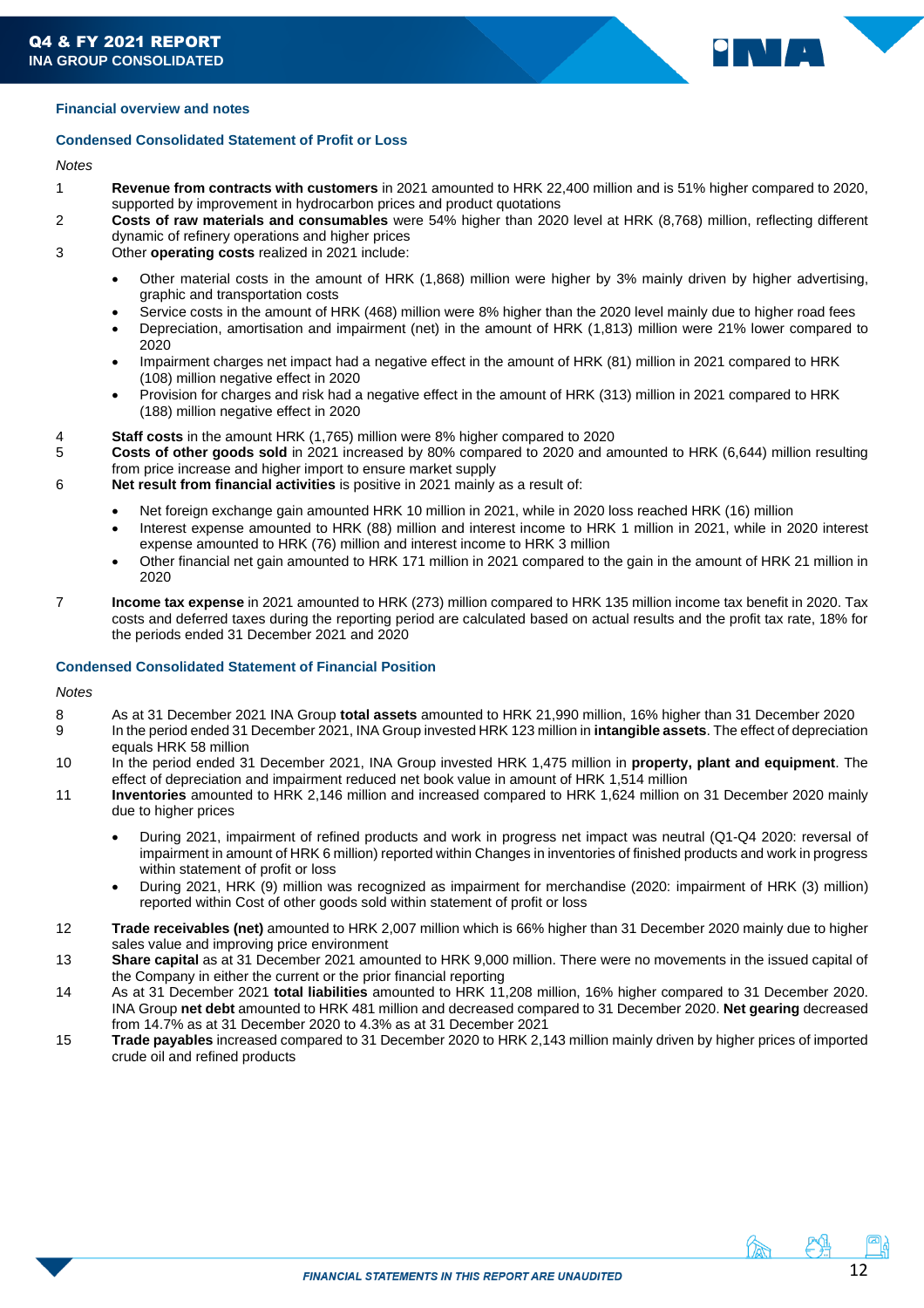

#### **Condensed Consolidated Cash Flow Statement (Indirect method)**

## *Notes*

- 16 The **operating cash flow before working capital changes** amounted to HRK 3,365 million in 2021 representing an increase compared to 2020, which is in line with the change in EBITDA performance excluding non-cash items 17 **Movements in working capital** affected the operating cash flow negatively by HRK (519) million, due to:
	- - Increase in value of inventories in the amount of HRK (967) million mainly related to higher prices
		- Increase in receivables in the amount of HRK (1,655) million mainly related to higher sales volumes and prices • Increase in trade and other payables amounted to 2,103 HRK million mainly related to higher purchase prices and volumes in line with production dynamics
- 18 **Net cash used in investing activities** amounted to HRK (1,525) million of outflows due to intensive investment in Refining operations and is 30% higher compared to HRK (1,177) million outflows in 2020

## **Reclassification**

INA Management Board adopted at December 2021 the updated version of INA Group Accounting Policies and Procedures.

The updated version of INA Group Accounting Policies and Procedures policies have been consistently applied to all the periods presented, unless otherwise stated. Also, CCS calculation including CO<sup>2</sup> adjustments was updated. If the items in the consolidated financial statements are amended, all comparative amounts are reclassified.

INA Group adjusted its classification between operating income and operating expense lines, line Capitalised value of own performance was reclassified to Operating expenses in amount of HRK 286 million in period 2020.

Additionally, utilization of provisions in amount of HRK 197 million in 2020 was reclassified to the same line as realized costs (HRK 63 million in Other material cost, HRK 31 million in Service costs and HRK 103 million in Staff costs).

## <span id="page-12-0"></span>**Special items in operating profit and EBITDA**

In addition to international accounting standards, international reporting standards and regulatory requests the company discloses special items to achieve a higher level of transparency and to provide better understanding of the usual business operations. Business events not occurring regularly and having significant effect on operations and results are considered as special items. INA has adopted the materiality level for the special items in the amount of USD 10 million or above. If special items reach materiality level on cumulative basis, previous quarters are restated. Furthermore, in accordance with the adopted accounting policies and IFRS 36 – Impairment of Assets, INA performs impairment testing at the end of each reporting period if impairment indicators are assessed to be significant.

In 2020, the result was impacted by impairment of refinery assets in Sisak in the amount of HRK (295) million, due to the concentration of refining operations in Rijeka refinery and impairment of INA Group oil service company Crosco Group assets due to the decreased demand for oil field services on the market in the amount of HRK (205) million.

In 2021, the result was impacted by cost of provision for Ivana D decommissioning in the amount of HRK (88) million due to capsizing of the platform in 2020.

| <b>HRK</b> mln                                              | 2020  | 2021 |
|-------------------------------------------------------------|-------|------|
| <b>INA GROUP</b>                                            |       |      |
| Total impact of special items on net profit/(loss)          | (500) | (88) |
| Total impact of special items on operating profit/(loss)    | (500) | (88) |
| Total impact of special items on EBITDA                     |       | (88) |
| <b>Exploration &amp; Production</b>                         |       |      |
| Total impact of special items on operating profit/(loss)    |       | (88) |
| Total impact of special items on EBITDA                     |       | (88) |
| Cost of provision for Ivana D decommissioning               |       | (88) |
| Refining & Marketing including Customer services and retail |       |      |
| Total impact of special items on operating profit/(loss)    | (295) |      |
| <b>Total impact of special items on EBITDA</b>              |       |      |
| Impairment of assets - Sisak refinery asset                 | (295) |      |
| <b>Corporate functions</b>                                  |       |      |
| Total impact of special items on operating profit/(loss)    | (205) |      |
| Total impact of special items on EBITDA                     |       |      |
| Impairment of assets - Crosco asset                         | (205) |      |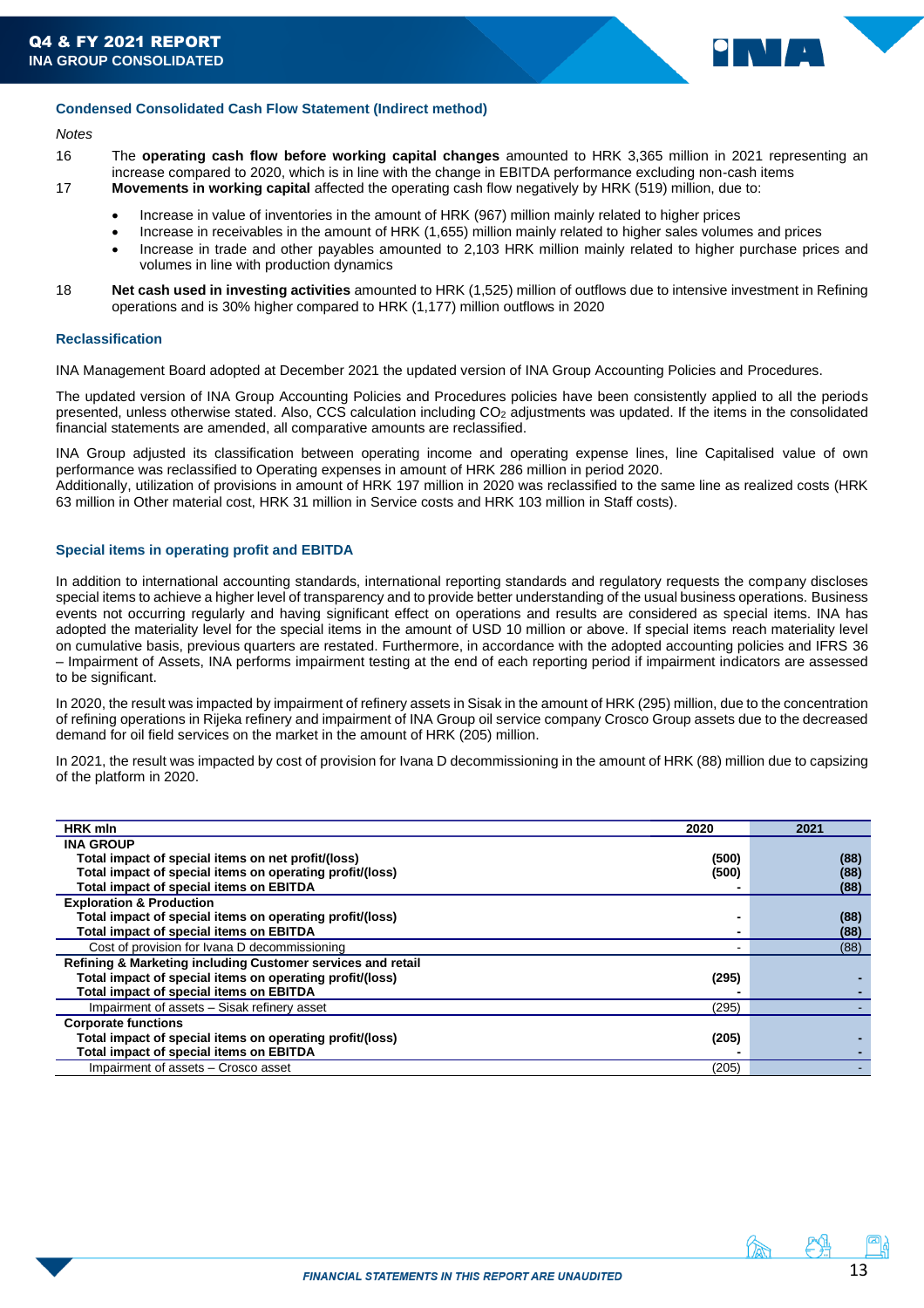

## <span id="page-13-0"></span>**Financial instruments and risk management**

<span id="page-13-1"></span>Risk Management procedures of INA Group are described in detail in Consolidated and separate Financial Statements of INA for the year ended 31 December 2021.

As of 31 December 2021 INA Group had:

- Opened short-term forward commodity swap transactions to hedge its exposure to changes in pricing periods and fixed price contracts
- Contracted and available short-term credit lines amounted to HRK 3,620 million excluding overdrafts and trade financing credit lines established with the purpose to finance the purchase of crude oil and oil products
- Contracted and available long-term credit lines amounted to HRK 1,993 million
- Issued long-term bond of HRK 2 bln, with a fixed annual interest rate and maturity in December 2026

## **Changes in equity**

<span id="page-13-2"></span>

|                                                      | <b>Share</b><br>capital | Legal<br>reserves | Other<br>reserves | Fair<br>value<br>reserves | (Accumulated<br>losses)/<br><b>Retained</b><br>earnings | <b>Attributable</b><br>to equity<br>holders of<br>the parent<br>company | <b>Non</b><br>controlling<br>interest | Total    |
|------------------------------------------------------|-------------------------|-------------------|-------------------|---------------------------|---------------------------------------------------------|-------------------------------------------------------------------------|---------------------------------------|----------|
| Balance at 1 January 2020                            | 9,000                   | 166               | 1,590             | 241                       | 207                                                     | 11,204                                                                  | 12                                    | 11,216   |
| Profit/(loss) for the period                         |                         | ٠                 |                   |                           | (1, 138)                                                | (1, 138)                                                                | 1                                     | (1, 137) |
| Transfer                                             |                         | ٠                 |                   |                           | (2)                                                     | (2)                                                                     |                                       | (2)      |
| Other comprehensive gain/(loss), net                 |                         | $\blacksquare$    | (58)              | (39)                      |                                                         | (97)                                                                    | $\blacksquare$                        | (97)     |
| Total comprehensive income/(loss)<br>for the period  |                         | -                 | (58)              | (39)                      | (1, 140)                                                | (1, 237)                                                                | 1                                     | (1, 236) |
| Transfer to legal reserves from<br>retained earnings |                         | 33                | (3)               |                           | (30)                                                    |                                                                         |                                       |          |
| Dividend paid                                        |                         | $\blacksquare$    |                   |                           | (623)                                                   | (623)                                                                   | $\blacksquare$                        | (623)    |
| Balance at 31 December 2020                          | 9,000                   | 199               | 1,529             | 202                       | (1,586)                                                 | 9,344                                                                   | 13                                    | 9,357    |
|                                                      |                         |                   |                   |                           |                                                         |                                                                         |                                       |          |
| <b>Balance at 1 January 2021</b>                     | 9,000                   | 199               | 1,529             | 202                       | (1,586)                                                 | 9,344                                                                   | 13                                    | 9,357    |
| Profit/(loss) for the period                         |                         |                   |                   |                           | 1,312                                                   | 1,312                                                                   | $\overline{2}$                        | 1,314    |
| Other comprehensive gain/(loss), net                 |                         | $\blacksquare$    | 33                | 78                        |                                                         | 111                                                                     |                                       | 111      |
| Total comprehensive income/(loss)<br>for the period  |                         | -                 | 33                | 78                        | 1,312                                                   | 1,423                                                                   | $\mathbf{2}$                          | 1,425    |
| Balance at 31 December 2021                          | 9,000                   | 199               | 1,562             | 280                       | (274)                                                   | 10,767                                                                  | 15                                    | 10,782   |

魚 斗